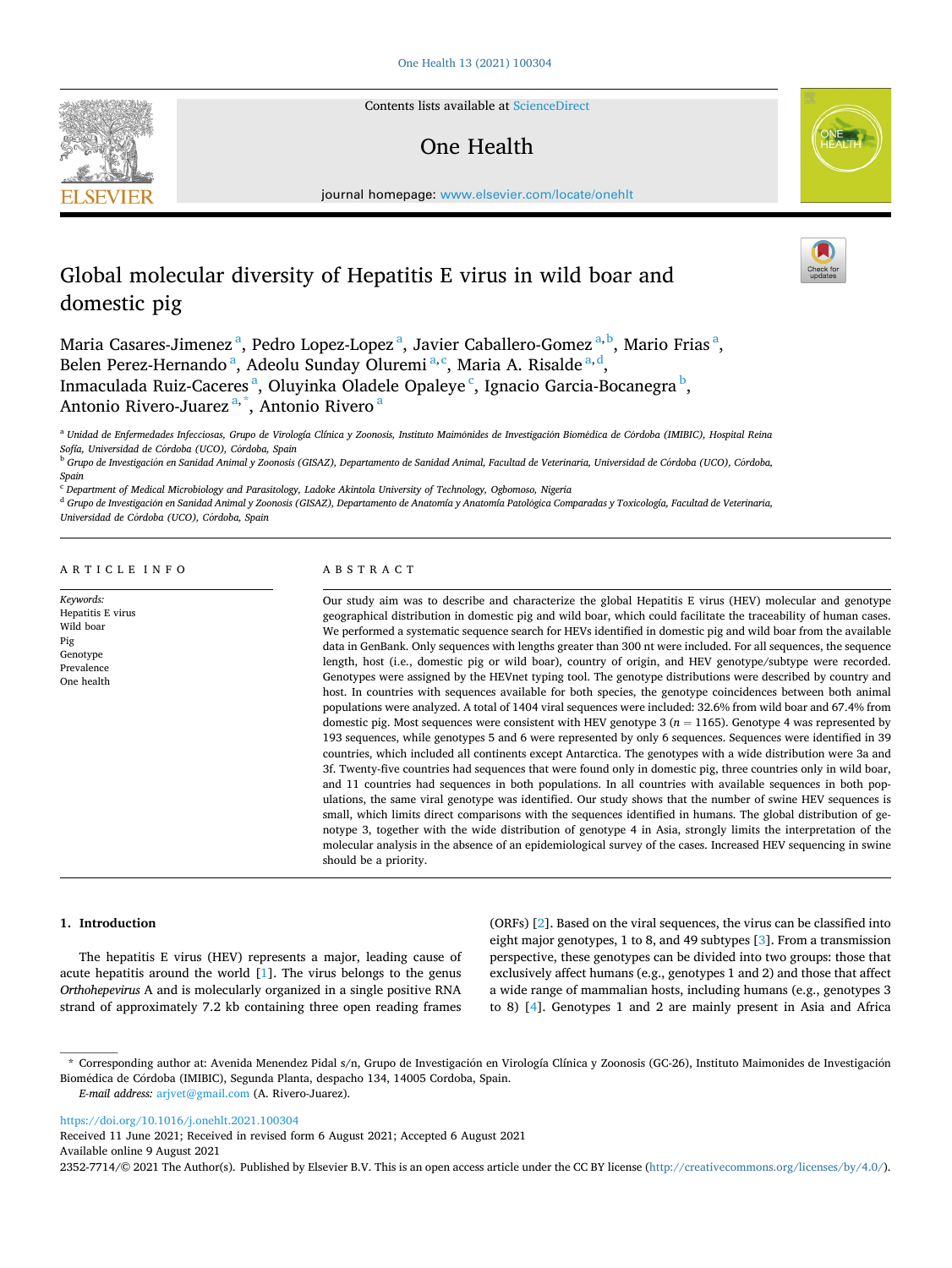(genotype 2 is also reported in Mexico) and produce medium to large outbreaks (epidemic level) that are associated with the consumption of contaminated water [[5](#page-7-0)]. Genotypes 3 to 8 show a worldwide distribution and produce a continuous number of cases (endemic character) [[6](#page-7-0)]. Despite the wide range of mammals that can carry HEVs [[7](#page-7-0)], swine (domestic and feral) are considered to be the principal host and viral reservoir. Consequently, close contact and the consumption of pork and boar meat constitute the main transmission routes of zoonotic HEVs [[8](#page-7-0)].

Information about the affiliation and traceability of human cases is rare because in the majority of cases, the infection source cannot be determined (only suggested) and, consequently, these cases may not be analyzed. For this reason, there are only a few studies that have linked the zoonotic origins of infections from pigs and boars [9; 10; 11; 12; 13]. For this reason, characterizing most viral strains that circulate among animals should be a priority to facilitate the traceability of human cases in the frequent situations in which the exact infection source is unknown. This is a One Health approach for the epidemiological study of HEV infections. Therefore, the aim of our study was to describe and characterize the global HEV molecular and genotype geographical distributions in domestic pig and wild boar, which could facilitate the traceability of human cases.

## **2. Material and methods**

## *2.1. Search strategy and criteria*

A systematic sequence search of the GenBank database was performed using the terms "Hepatitis E virus pig", "Hepatitis E virus boar", "Hepatitis E virus swine", "Hepatitis E virus wild boar", "Hepatitis E virus *S. scrofa*", and "Hepatitis E virus *S. scrofa domesticus*". Only those sequences with lengths greater than 300 nt were included in this study. This length was selected by following the European Food Safety Agency (EFSA) recommendations [[8](#page-7-0)]. Three independent researchers conducted the search and determined the sequences that matched the study criteria. Duplicate sequences were identified based on the GenBank accession numbers. The database search was conducted during December 2020.

We constructed a database that included information regarding the viral sequences. These data included the sequence identification number (GenBank accession number), sequence length, host (e.g., domestic pig or wild boar), country of origin, HEV genotype and subtype (Supplementary Material).

#### *2.2. Genotype assignation and analysis*

The sequences were downloaded in FASTA format from GenBank. All FASTA file sequences were used in the HEVnet typing tool [\(https://www](https://www.rivm.nl/mpf/typingtool/hev/)  [.rivm.nl/mpf/typingtool/hev/\)](https://www.rivm.nl/mpf/typingtool/hev/), where the genotype and subtype were assigned. This tool shows high consistency with genotype assignments by considering the viral sequences that are proposed as standards (Table 1) [Smith et al., 2020]. Several subtypes were not assigned by standard classification but were proposed by the HEVnet typing tool. These subtypes are noted as (p).

The total number of sequences included were reported. The genotype distributions were described by country and host (e.g., wild boar and domestic domestic pig). In countries with sequences available for both species, the coincidences of the genotypes between both animal populations were analyzed.

#### **3. Results**

## *3.1. Viral sequences*

A total of 1404 viral sequences that matched the inclusion criteria were included. Among them, 456 (32.6%) were isolated from wild boar and 948 (67.4%) were isolated from domestic pig. The information for

#### **Table 1**

Proposed standard viral sequences and genotype assignments using the HEVnet typing tool.

| Accession  | Genotype assignment by | Genotype assignment by HEV |
|------------|------------------------|----------------------------|
| number     | Smith et al [3]        | Typing tool                |
| M73218     | 1a                     | 1a                         |
| L08816     | 1b                     | 1b                         |
| X98292     | 1c                     | 1c                         |
| AY230202   | 1d                     | 1d                         |
| AY204877   | 1e                     | 1e                         |
| JF443721   | 1f                     | 1f                         |
| LC225387   | 1g                     | 1g(p)                      |
| FJ457024   | 1na                    | 1h(p)                      |
| MH918640   | 1na                    | 1e                         |
| KX578717   | 2a                     | 2a                         |
| MH809516   | 2 <sub>b</sub>         | 2 <sub>b</sub>             |
| AF082843   | Зa                     | Зa                         |
| AP003430   | 3b                     | 3b                         |
| FJ705359   | Зc                     | 3c                         |
| AF296165-7 | 3d                     | 3na                        |
| AB248521   | 3e                     | 3e                         |
| AB369687   | 3f                     | 3f                         |
| AF455784   | 3g                     | 3g                         |
| JQ013794   | Зh                     | Зh                         |
| FJ998008   | 3i                     | 3i                         |
| AY115488   | 3j                     | 3j                         |
| AB369689   | 3k                     | 3n (p)                     |
| JQ953664   | 31                     | 30(p)                      |
| KU513561   | 3m                     | 3r (p)                     |
| AB290313   | 3na                    | 3m (p)                     |
| MF959765   | 3na                    | 3u (p)                     |
| LC260517   | 3na                    | 3v (p)                     |
| MK390971   | 3na                    | 3w (p)                     |
| MF959764   | 3na                    | 3t (p)                     |
| KP294371   | 3na                    | 3q (p)                     |
| FJ906895   | 3ra                    | 3ra                        |
| AB197673   | 4a                     | 4a                         |
| DQ279091   | 4b                     | 4b                         |
| AB074915   | 4c                     | 4c                         |
| AJ272108   | 4d                     | 4d                         |
| AY723745   | 4e                     | 4e                         |
| AB220974   | 4f                     | 4f                         |
| AB108537   | 4g                     | 4g                         |
| GU119961   | 4h                     | 4h                         |
| AB369690   | 4i                     | 4i                         |
| AB369688   | 4na                    | 4k (p)                     |
| MK410048   | 4na                    | 4k (p)                     |
| AB573435   | 5a                     | 5                          |
| AB602441   | 6a                     | 6                          |
| AB856243   | 6                      | 6                          |
| KJ496143   | 7a                     | 7                          |
| KJ496144   | 7                      | 7                          |
| KX387865   | 8a                     | 7                          |
| MH410174   | 8                      | 8                          |

Legend: Genotype and subtype discordances are highlighted in bold. Not assigned genotype (na); proposed (p).

these sequences is described in the Supplementary Material. Only 43 sequences (3.1%) had lengths longer than 7000 bp (considering the entire viral genome), 23 were described in wild boars and 20 in domestic pig. Thirty-three sequences (2.3%) had lengths between 7000 bp and 1000 bp, and 13 were identified in domestic pig and 20 in wild boar. The majority of sequences ( $n = 1328$ ; 94.6%) had lengths between 1000 bp and 300 bp, with 915 belonging to domestic pig and 413 belonging to wild boar.

## *3.2. Viral genotypes*

Most sequences were consistent with HEV genotype  $3$  ( $n = 1165$ ). Genotype 4 was represented by 193 sequences, while genotypes 5 and 6 were represented by only 6 sequences each one. [Table 2](#page-2-0) shows the genotype and subtype distributions by host. Genotypes 3a (*n* = 232) and 4i  $(n = 74)$  were the most prevalent among genotypes 3 and 4, respectively. For a total of 40 sequences, the *Orthohepevirus* A genotype could not be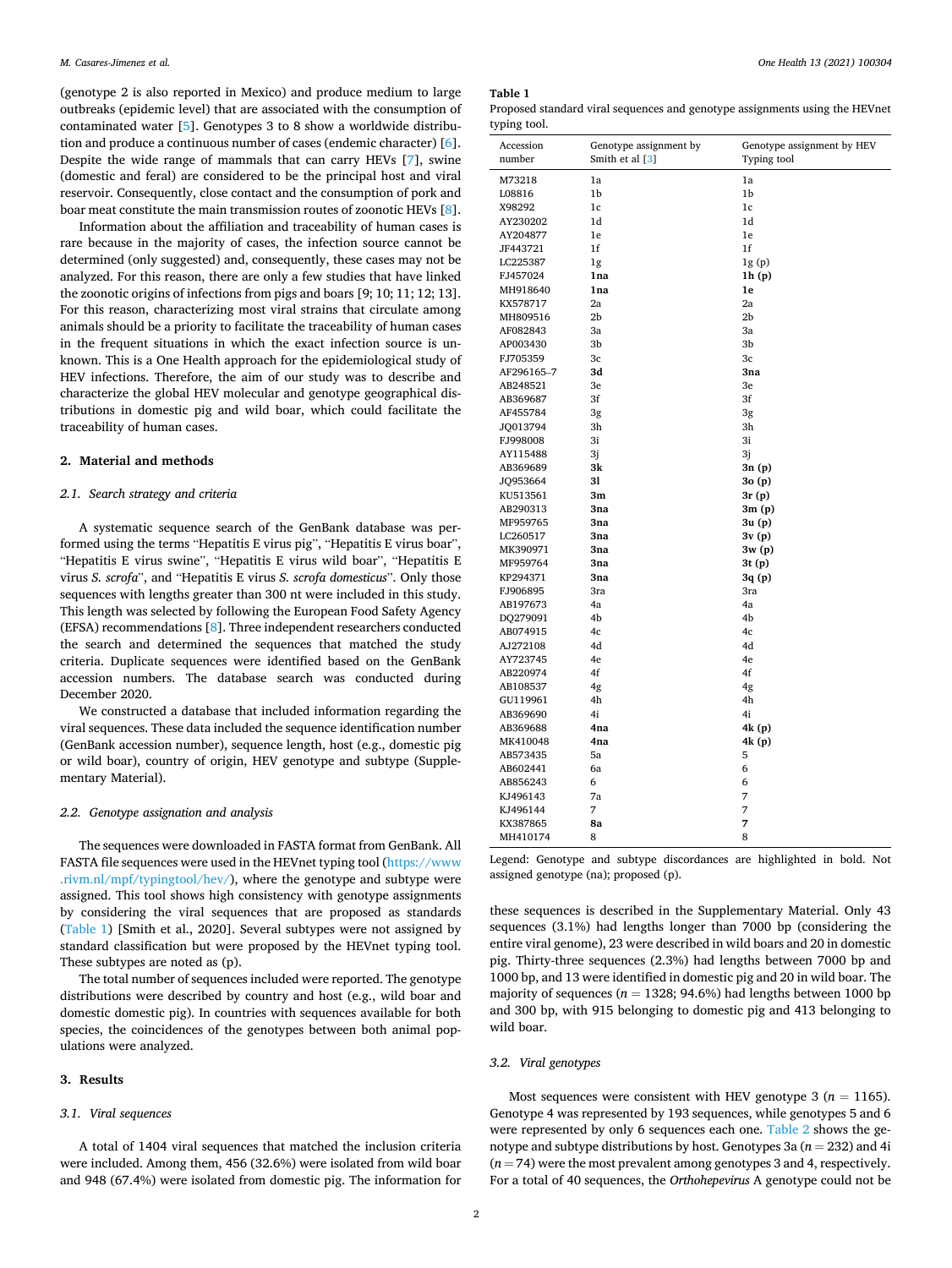### <span id="page-2-0"></span>**Table 2**

|  |  | HEV genotype distribution in wild boar and domestic pig. |  |  |  |  |  |  |
|--|--|----------------------------------------------------------|--|--|--|--|--|--|
|--|--|----------------------------------------------------------|--|--|--|--|--|--|

| Genotype     | Subtype         | Global population       | Wild boar        | Domestic pig            |
|--------------|-----------------|-------------------------|------------------|-------------------------|
| 3            | 3a              | 232                     | 46               | 186                     |
|              | 3 <sub>b</sub>  | 49                      | 37               | 12                      |
|              | 3c              | 27                      | 24               | 3                       |
|              | 3 <sub>e</sub>  | 48                      | 18               | 30                      |
|              | 3f              | 109                     | 32               | 77                      |
|              | 3g              | $\mathbf{1}$            | $\boldsymbol{0}$ | $\mathbf{1}$            |
|              | 3h              | $\overline{2}$          | $\boldsymbol{0}$ | $\boldsymbol{2}$        |
|              | 3i              | 3                       | 3                | $\mathbf{0}$            |
|              | 3j              | $\mathbf{0}$            | $\boldsymbol{0}$ | $\mathbf{0}$            |
|              | 3k(p)           | $\mathbf{1}$            | $\boldsymbol{0}$ | $\mathbf{1}$            |
|              | 3l(p)           | 63                      | 27               | 36                      |
|              | 3m(p)           | $\mathbf 1$             | $\boldsymbol{0}$ | $\mathbf{1}$            |
|              | 3n(p)           | 8                       | $\boldsymbol{0}$ | 8                       |
|              | 3o(p)           | 7                       | $\boldsymbol{0}$ | 7                       |
|              | 3q(p)           | 3                       | 3                | $\mathbf 0$             |
|              | 3r(p)           | 10                      | 9                | 1                       |
|              | 3s(p)           | $\mathbf{1}$            | $\mathbf{1}$     | $\mathbf{0}$            |
|              | 3t(p)           | 44                      | 44               | $\bf{0}$                |
|              | 3u(p)           | 5                       | 5                | $\bf{0}$                |
|              | 3w(p)           | 33                      | 31               | $\boldsymbol{2}$        |
|              | 3 <sub>na</sub> | 519                     | 75               | 444                     |
|              | <b>Total</b>    | 1166                    | 355              | 811                     |
| 4            | 4a              | 12                      | 11               | 1                       |
|              | 4b              | 26                      | $\mathbf 1$      | 25                      |
|              | 4c              | 12                      | $\mathbf{1}$     | 11                      |
|              | 4d              | 38                      | 5                | 33                      |
|              | 4e              | $\boldsymbol{2}$        | $\boldsymbol{0}$ | $\,2$                   |
|              | 4g              | 9                       | 9                | $\bf{0}$                |
|              | 4h              | $\overline{\mathbf{4}}$ | $\mathbf{0}$     | $\overline{\mathbf{4}}$ |
|              | 4i              | 74                      | 45               | 29                      |
|              | 4 na            | 15                      | $\mathbf{1}$     | 14                      |
|              | <b>Total</b>    | 192                     | 73               | 119                     |
| 5            | 5a              | $\overline{2}$          | $\,2$            | $\mathbf{0}$            |
| 6            | 6a              | $\mathbf{1}$            | $\mathbf{1}$     | $\bf{0}$                |
|              | 6               | 3                       | 3                | $\bf{0}$                |
| Not assigned |                 | 40                      | $22\,$           | 18                      |
| <b>Total</b> |                 | 1404                    | 456              | 948                     |

Legend: Not assigned genotype (na); proposed (p).

assigned.

Regarding the 43 sequences that covered the entire genome, 36 were consistent with genotype  $3(3b = 5$  sequences;  $3e = 11$  sequences;  $3l(p)$  $= 4$  sequences; 3a  $= 2$  sequences; 3q (p)  $= 1$  sequence; 3k (p)  $= 1$ sequence;  $3g = 1$  sequence;  $3m(p) = 1$  sequence;  $3c = 1$  sequence; 3u  $(p) = 1$  sequence;  $3f = 2$  sequence;  $3w(p) = 2$  sequence;  $3i = 1$  sequence; 3t (p) = 1 sequence; 3p (p) = 1 sequence; 3o (p) = 1 sequence; one sequence with non-assigned genotype), four with genotype 4 (4 $b = 2$ sequences; one sequence was consistent with genotype 4a and other with genotype 4g), one sequence was consistent with genotype 5, and 2 sequences with genotype 6.

## *3.3. Country distribution*

Sequences from 39 countries were identified, including all continents except Antarctica [\(Fig. 1\)](#page-3-0). The majority were from European ( $n = 15$ ) and Asian countries  $(n = 12)$ , while six were from the Americas and Africa, and one was from Oceania (New Caledonia). In [Table 3,](#page-4-0) we summarized the number of sequences by country. Sixteen countries had fewer than 10 sequences available. Twenty-five countries had sequences only in domestic pig, three countries only from wild boar, and 11 countries had available sequences from both animal populations.

## *3.4. Genotype distribution by country*

The distribution of HEV genotypes 3 and 4 by country and host is shown in [Table 4.](#page-5-0) Meanwhile, genotype 3 exhibited a wide distribution across continents and countries, and genotype 4 was limited to the Asian countries. Nevertheless, one sequence that was identified in an Italian

domestic pig was consistent with genotype 4 (KF939867). The genotypes with wide distributions were 3a and 3f. Among them, genotype 3a was present in 14 countries from Asia, Europe, America and Africa, while genotype 3f was identified in 9 countries from the five continents. The countries with the highest sequence variations were Italy and Japan, with 11 different genotypes each.

Among the 11 countries with available sequences in both domestic pig and wild boar, in 10 countries, the same viral genotypes were identified in both populations [\(Table 4\)](#page-5-0). These countries were Belgium (genotype 3f); China (genotypes 4a and 4b); Croatia (genotypes 3a and 3f); France (genotypes 3c and 3f); Germany (genotype 3a); Italy (genotype 3l (p)); Japan (genotypes 3a, 3b, 3e and 4c); Spain (genotype 3f); and Thailand (genotype 3f). Estonia had available sequences belonging to genotype 3 in both populations, but in both cases, the subtype could not be assigned.

Genotypes 5 and 6 were detected only in wild boar from Japan. The 40 sequences for which the *Orthohepevirus* A genotype could not be assigned were identified in wild boar and domestic pig from Italy (*n* = 10), wild boar from Japan ( $n = 17$ ), and domestic pig from Russia ( $n = 16$ ) 13) (Supplementary Material).

### **4. Discussion**

Zoonotic HEV is considered to be an emerging health issue worldwide. Swine are the main animal host [\[7\]](#page-7-0) and constitute the main transmission route to humans [[14\]](#page-7-0). The viral sequencing comparison between animal and human strains provides valuable information regarding possible infection routes and, by homology and considering certain risk practices, links the origins of human cases. Nevertheless, direct comparisons are difficult because, although epidemiological investigations of human cases might reveal the consumption of pork or game meat, the viral sequences from these animals or derived food products are usually not available. In this sense, only few works could link the source of the infection by molecular analysis. These studies could compare the strains of patients and hunted wild boar [\[9,12\]](#page-7-0) or deer [\[13](#page-7-0)], assistant to a weeding and roasted piglet consumed during the event [[10\]](#page-7-0), or consumers of a specific pork liver sausage [[11\]](#page-7-0). By this reason, in most of the studies the source of the infection cannot be confirmed but suggested. Consequently, no specific measures based on a One Health approach can be taken in a particular country, region, or even at lower levels, such as farms or food chains [[15\]](#page-7-0). Our study provides a global view of molecular HEV in swine, which facilitates the understanding of virus epidemiology. We identified a total of 1403 viral sequences that were isolated from wild boar and domestic pig. This number is extremely small when considering the existing abundant evidence of HEV in this population, because performing the same search in Genbank but only considering those sequences isolated in human, we found a total of 12,606 viral strains. Consequently, only the 10% of the sequences available for HEV have been obtained in wild boar or domestic pig. In this sense, in 2015, an international (mainly European) cross-disciplinary database of HEV sequence data that were retrieved from different sources was established [[16\]](#page-7-0). Of the 1615 sequences available on the HEVnet database, only 75 and 92 have been reported to have animal or food origins, respectively [\[16](#page-7-0)]. The lack of a significant number of HEV swine sequences strongly limits the direct comparisons that can be made with the sequences identified in human cases, which has a negative impact on HEV traceability. The sequencing of human cases has obvious epidemiological value to identify potential clusters or the emergence of new genotypes or variants. Nevertheless, in the study of zoonotic viruses, it is mandatory that a similar number of animal origin strains should also be included together with the descriptions of viral sequences that affect humans. Therefore, additional efforts to significantly increase the number of HEV sequences of animal origin are encouraged.

Genotype 3 exhibited a wide distribution and was identified in swine from all continents. For this reason, it was impossible to trace the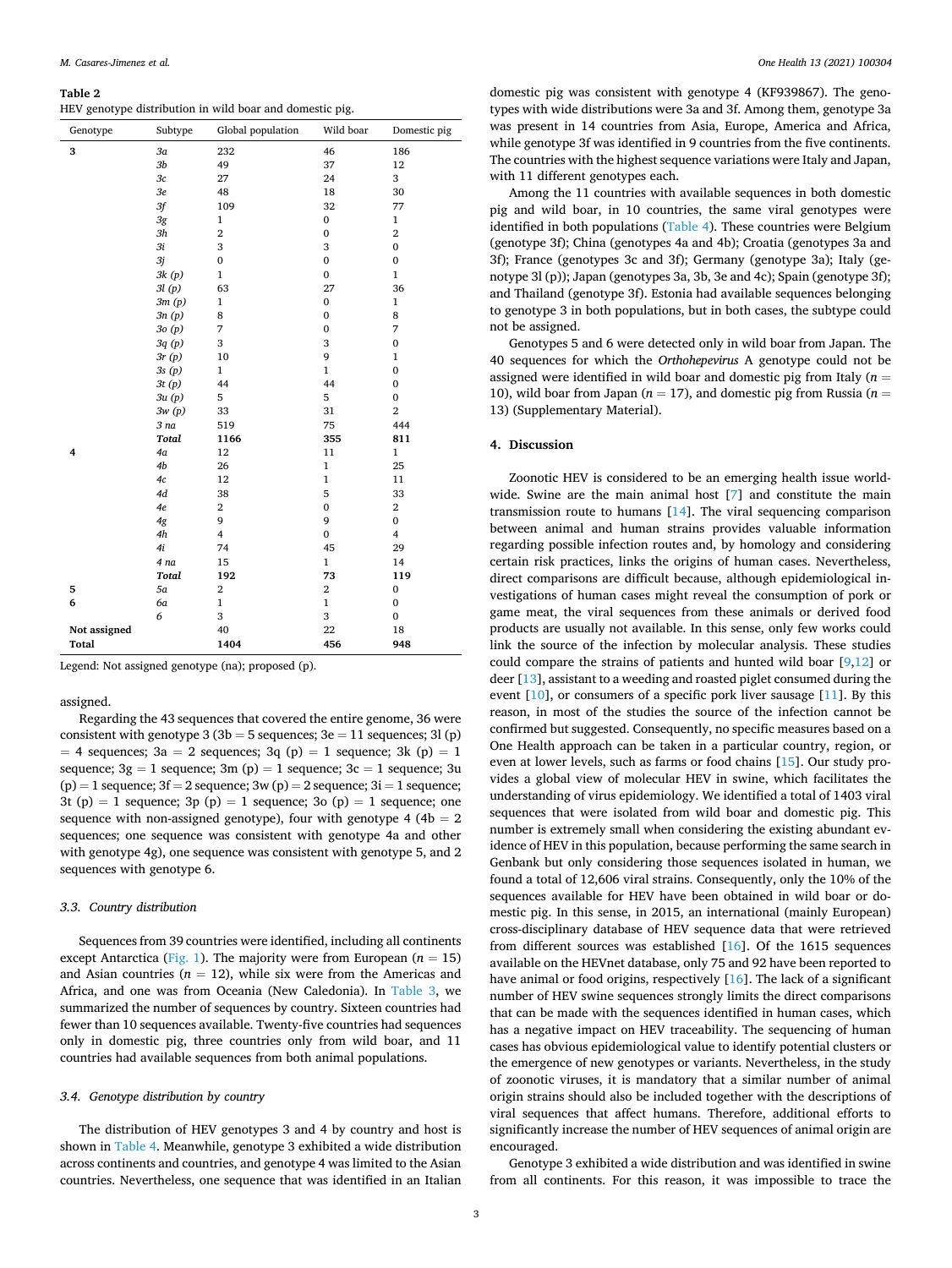<span id="page-3-0"></span>

 $\rightarrow$ 

**Fig. 1.** Global distribution of sequences available in domestic pig and wild boar.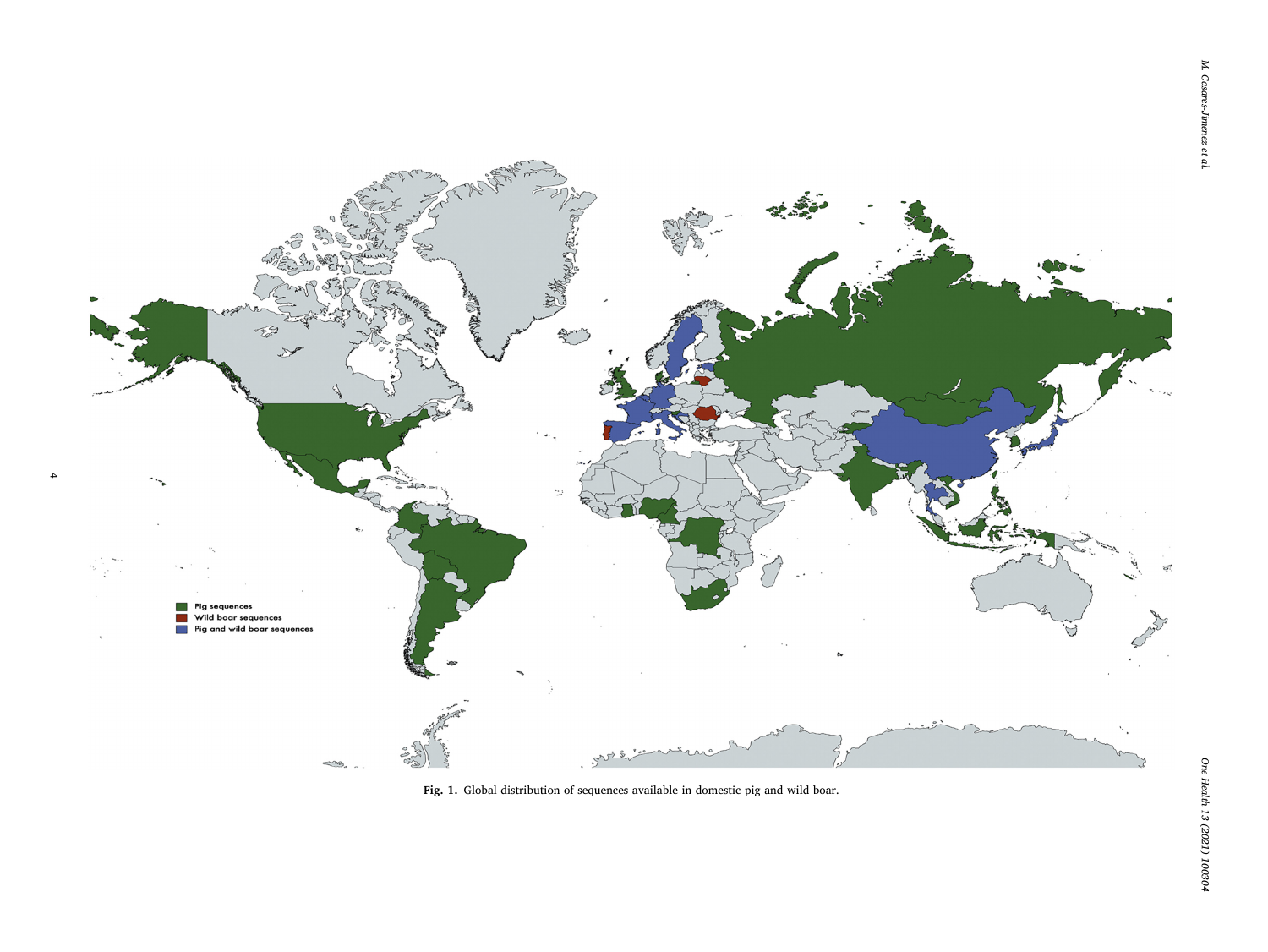#### <span id="page-4-0"></span>**Table 3**

Included HEV sequences by country.

| Country                            | Total sequences<br>included | Wild boar<br>sequences | Domestic pig<br>sequences |  |  |  |  |  |
|------------------------------------|-----------------------------|------------------------|---------------------------|--|--|--|--|--|
| Argentina                          | $\overline{2}$              | 0                      | 1                         |  |  |  |  |  |
| Belgium                            | 12                          | 8                      | $\overline{4}$            |  |  |  |  |  |
| Bolivia                            | 7                           | 0                      | 7                         |  |  |  |  |  |
| Brazil                             | 59                          | 0                      | 59                        |  |  |  |  |  |
| Cameroon                           | $\overline{2}$              | 0                      | 2                         |  |  |  |  |  |
| China                              | 104                         | 13                     | 91                        |  |  |  |  |  |
| Colombia                           | 13                          | 0                      | 13                        |  |  |  |  |  |
| Croatia                            | 28                          | 6                      | 22                        |  |  |  |  |  |
| Denmark                            | 4                           | 0                      | 4                         |  |  |  |  |  |
| DR Congo                           | $\mathbf{1}$                | 0                      | $\mathbf{1}$              |  |  |  |  |  |
| Estonia                            | 29                          | 7                      | 22                        |  |  |  |  |  |
| France                             | 68                          | 13                     | 55                        |  |  |  |  |  |
| Germany                            | 37                          | 37                     | 1                         |  |  |  |  |  |
| Ghana                              | 8                           | 0                      | 8                         |  |  |  |  |  |
| India                              | $\overline{2}$              | 0                      | $\overline{2}$            |  |  |  |  |  |
| Indonesia                          | 8                           | $\mathbf 0$            | 8                         |  |  |  |  |  |
| Italy                              | 173                         | 129                    | 44                        |  |  |  |  |  |
| Japan                              | 266                         | 155                    | 101                       |  |  |  |  |  |
| Kyrgyzstan                         | $\mathbf{1}$                | 0                      | 1                         |  |  |  |  |  |
| Lithuania                          | 10                          | 10                     | $\mathbf{0}$              |  |  |  |  |  |
| Mexico                             | 43                          | 0                      | 43                        |  |  |  |  |  |
| Mongolia                           | 2                           | 0                      | 2                         |  |  |  |  |  |
| Nigeria                            | 5                           | $\overline{0}$         | 5                         |  |  |  |  |  |
| New Caledonia                      | 6                           | $\mathbf{0}$           | 6                         |  |  |  |  |  |
| Philippines                        | 22                          | $\mathbf{0}$           | 22                        |  |  |  |  |  |
| Portugal                           | $\mathbf{1}$                | $\mathbf{1}$           | $\mathbf{0}$              |  |  |  |  |  |
| Romania                            | 4                           | 4                      | $\mathbf{0}$              |  |  |  |  |  |
| Russia                             | 136                         | $\mathbf{0}$           | 136                       |  |  |  |  |  |
| Sao Tome and<br>Principe           | $\mathbf{1}$                | $\mathbf{0}$           | $\mathbf{1}$              |  |  |  |  |  |
| Slovenia                           | 50                          | 0                      | 50                        |  |  |  |  |  |
| South Africa                       | 7                           | 0                      | 7                         |  |  |  |  |  |
| South Korea                        | 7                           | $\mathbf{0}$           | 7                         |  |  |  |  |  |
| Spain                              | 52                          | 22                     | 30                        |  |  |  |  |  |
| Sweden                             | 72                          | 20                     | 52                        |  |  |  |  |  |
| Taiwan                             | 16                          | 0                      | 16                        |  |  |  |  |  |
| Thailand                           | 41                          | 1                      | 40                        |  |  |  |  |  |
| United Kingdom:<br>England         | 38                          | $\bf{0}$               | 38                        |  |  |  |  |  |
| <b>United States of</b><br>America | 45                          | $\mathbf{0}$           | 45                        |  |  |  |  |  |
| Vietnam                            | 21                          | $\mathbf{0}$           | 21                        |  |  |  |  |  |

geographical origin of human cases by considering only the genotypes. In the same way, several subtypes, such as genotypes 3a, 3e and 3f, show global circulation, which also limits the ability to interpret the origins of the infections. These sequences represent 51.9% of the typed genotype 3 strains in our study. These results are consistent with the proportion of human cases that these genotypes represent in several European regions, such as France, Belgium and Italy, which constitute up to 58.2% of the infections [[17,18,19](#page-7-0)]. Consequently, the identification of these genotypes could not exclude the acquisition of the associated infections from outside the country of origin [\[6\]](#page-7-0). Furthermore, by considering only the information from these genotypes, it is also difficult to know the infection sources because these genotypes have been isolated from both domestic pig and wild boar in several countries. In this sense, genotype 3a has been identified in both swine populations in Croatia, Germany and Japan, while genotype 3f has been isolated in Belgium, Croatia, France, Spain and Thailand. For this reason, linking the origin and source of an infection by these genotypes requires integrating the deep molecular knowledge of local animal viral strains combined with an exhaustive epidemiological investigation of humans. This was the case for human cases caused by genotype 3f in Japan (genotype not previously identified in this country), which were linked to European pork importation after a sizeable molecular epidemiology investigation [\[20](#page-7-0)].

In contrast, there are several genotype 3 subtypes that seem to have specific geographical locations, which could be useful for identifying the infection origins considering their emergence in other locations. In this sense, genotype 3c is located in domestic pig and wild boars from Central Europe. Therefore, the identification of this genotype outside of this region could suggest the importation of this viral strain by live animals or in food products. Scotland is an example of this, where this genotype has emerged in recent years [[21\]](#page-7-0). Because all sequences that have been identified in domestic pig from the United Kingdom are consistent with genotype 3e, the emergence of this genotype in this country probably suggests an association with pork importation from continental Europe. This is information of real value for locating the infection source and controlling the emergence of new viral genotypes. In this way, the emergence of genotype 3e in wild boar and domestic pig from Japan has been linked to the importation of domestic pig raised in Europe [\[22](#page-7-0)]. The same explanation could be used for the identification of emergent genotypes between far-flung countries. This is the case for the Philippines and Japan with genotype 3n (p), Spain and Sweden with genotype 3r (p), and Argentina, Brazil and Italy with genotype 3w (p). Further molecular analyses are needed to support this hypothesis.

In contrast to genotype 3, genotype 4 is limited to Asia, with China being the country with the highest prevalence of this genotype and where the majority of its subtypes have been identified. This is consistent with the HEV epidemiology in humans, where genotype 4 seems to be the major cause of HEV infections of zoonotic origin in Asia [[23,24,25](#page-7-0)]. A striking finding is the identification of genotype 4d in domestic pig raised in Italy. Genotype 4 has been previously identified in humans in Italy [\[26](#page-7-0)]; however, the presence of this genotype was considered to be important for travel to endemic areas. Nevertheless, the identification of this genotype in Italian domestic pig farms strongly suggests emergence because of the local circulation of this genotype in Italy at the farm level. Longitudinal domestic pig surveys are needed to elucidate whether this emergence is only related to a specific farm or is due to a larger spread.

Finally, genotypes 5 and 6 exhibit very limited circulation and have only been identified in Japanese wild boar [\[26,27](#page-7-0)]. The lack of these genotypes in domestic pig strongly suggests limited sympatric contact between the two species. For this reason, although the zoonotic characteristic of genotype 5 was recently demonstrated [[28\]](#page-7-0), the absence of this genotype in the species that was associated with greater potential consumption could be related to the fact that, until today, no human cases have been described. On the other hand, there was not identified any case of genotypes 7 or 8, which are demonstrated a cross-species transmission [\[29](#page-7-0)]. Because these genotypes have been isolated only camelids from countries where pig are not frequently farmed, this could limit the transmission to swine from the main host [[30\]](#page-7-0).

In the present study, we did not perform phylogenetic comparisons among the sequences included in the study. This is because the viral genome region coverts and lengths strongly diverge between countries, genotypes and studies, which limit interpretations of this type of analysis. This point clearly has a negative impact on investigations of the origins of human cases and viral strain importation among countries. More useful information can be extracted only when whole-genome sequences are compared [\[31](#page-7-0)]. Nevertheless, this is a complex process that is not available in the majority of veterinary and food safety laboratories worldwide. This is obvious when considering that only 3% of the sequences included in the study had lengths greater than 7000 bp. For this reason, it is urgent to establish a common and single sequencing procedure that might be applied in the majority of laboratories, which would lead to direct comparisons among sequences.

Several limitations should be noted. Firstly, it is possible that the structure of the search did not capture some sequences and,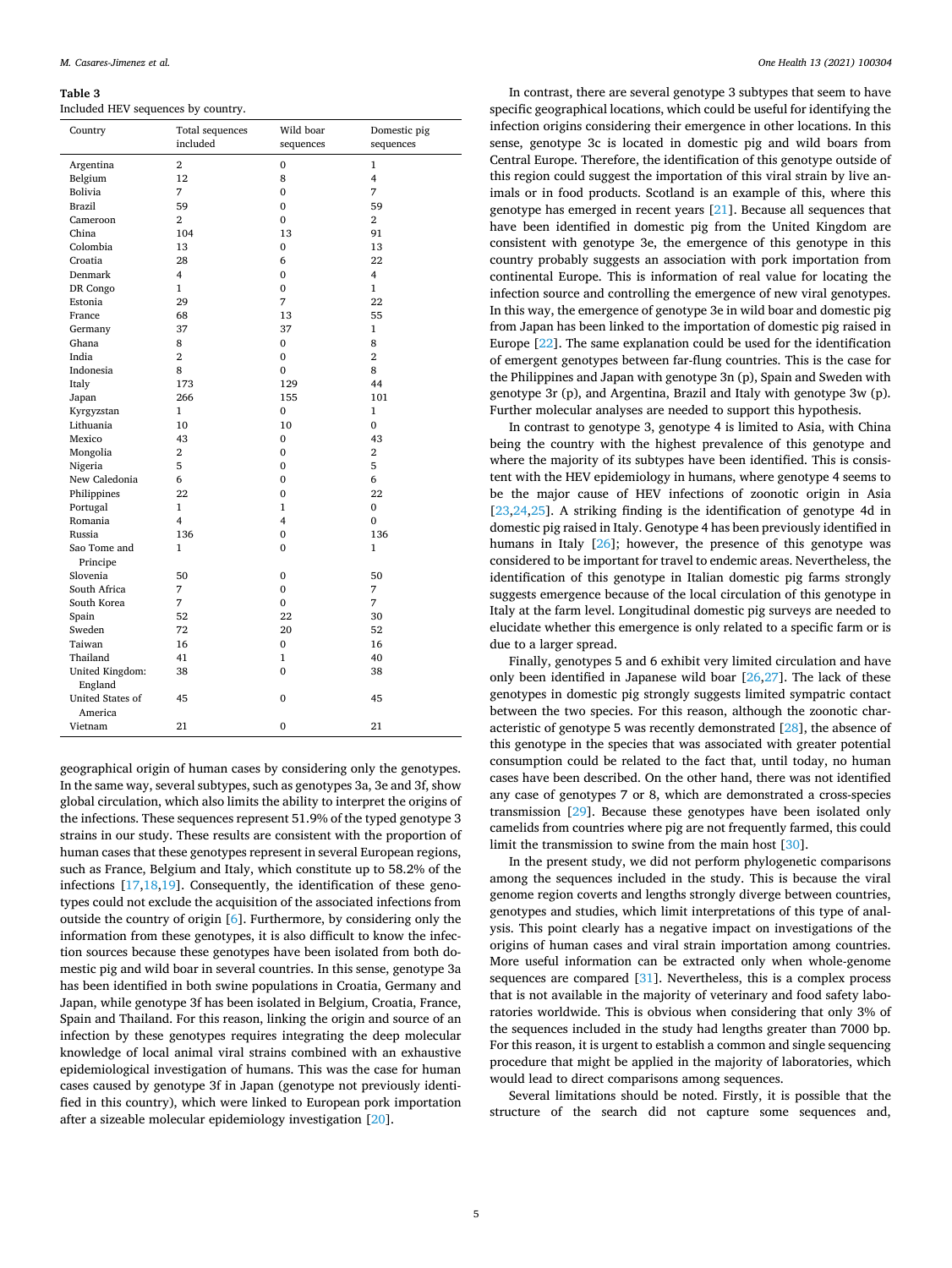<span id="page-5-0"></span>consequently, have not been included in the study. Secondly, the reason to do not assig 40 sequences to any Orthohepevirus A genotype do not imply the identification of undescribed genotype. This could be more related with the sequencing procedure, including a short length sequence or the amplification of a conservated region of the viral genome.

In conclusion, our study shows that the number of swine HEV sequences is small, which limits direct comparisons with those sequences identified in humans. Although genotyping could be useful for determining the origins of human cases under certain conditions, the global distribution of genotype 3 along with the wide distribution of genotype 4 in Asia, strongly limits the ability to interpret the molecular analyses in the absence of an epidemiological survey of the cases. A wide sequencing strategy in swine and their derived products is needed to establish individualized preventive measures that may minimize transmission to humans.

## **Conflict of interests**

The authors declare that there are no competing interests. The

# **Table 4**

HEV genotype identification by country and host.

| Country   | $\mathbf{3}$ | $\mathbf{3}$ | $\mathbf{3}$ | 3            | $\mathbf 3$ | $\mathbf 3$ | 3 | 3           | 3       | 3           | 3             | 3           | 3            | 3 | 3           | 3                         | 3           | $\mathbf{3}$ | 3 | 3n          | 4           | 4 | 4           | 4 | 4 | 4 | 4           | 4           | 4n          |
|-----------|--------------|--------------|--------------|--------------|-------------|-------------|---|-------------|---------|-------------|---------------|-------------|--------------|---|-------------|---------------------------|-------------|--------------|---|-------------|-------------|---|-------------|---|---|---|-------------|-------------|-------------|
|           | $\mathsf{a}$ | $\mathbf b$  | $\mathbf{c}$ | $\mathbf{e}$ | $\mathbf f$ | g           | h | $\mathbf i$ | $\bf k$ | $\mathbf I$ | ${\mathsf m}$ | $\mathsf n$ | $\mathbf{o}$ | q | $\mathbf r$ | $\boldsymbol{\mathsf{s}}$ | $\mathbf t$ | $\sf u$      | W | $\mathsf a$ | $\mathsf a$ | b | $\mathbf c$ | d | e | g | $\mathbf h$ | $\mathbf i$ | $\mathsf a$ |
| Argentina |              |              |              |              |             |             |   |             |         |             |               |             |              |   |             |                           |             |              |   |             |             |   |             |   |   |   |             |             |             |
| Belgium   |              |              |              |              |             |             |   |             |         |             |               |             |              |   |             |                           |             |              |   |             |             |   |             |   |   |   |             |             |             |
| Bolivia   |              |              |              |              |             |             |   |             |         |             |               |             |              |   |             |                           |             |              |   |             |             |   |             |   |   |   |             |             |             |
| Brazil    |              |              |              |              |             |             |   |             |         |             |               |             |              |   |             |                           |             |              |   |             |             |   |             |   |   |   |             |             |             |
| Cameroo   |              |              |              |              |             |             |   |             |         |             |               |             |              |   |             |                           |             |              |   |             |             |   |             |   |   |   |             |             |             |
| $\sf n$   |              |              |              |              |             |             |   |             |         |             |               |             |              |   |             |                           |             |              |   |             |             |   |             |   |   |   |             |             |             |
| China     |              |              |              |              |             |             |   |             |         |             |               |             |              |   |             |                           |             |              |   |             |             |   |             |   |   |   |             |             |             |
| Colombia  |              |              |              |              |             |             |   |             |         |             |               |             |              |   |             |                           |             |              |   |             |             |   |             |   |   |   |             |             |             |
| Croatia   |              |              |              |              |             |             |   |             |         |             |               |             |              |   |             |                           |             |              |   |             |             |   |             |   |   |   |             |             |             |
| Denmark   |              |              |              |              |             |             |   |             |         |             |               |             |              |   |             |                           |             |              |   |             |             |   |             |   |   |   |             |             |             |
| DR Congo  |              |              |              |              |             |             |   |             |         |             |               |             |              |   |             |                           |             |              |   |             |             |   |             |   |   |   |             |             |             |
| Estonia   |              |              |              |              |             |             |   |             |         |             |               |             |              |   |             |                           |             |              |   |             |             |   |             |   |   |   |             |             |             |
| France    |              |              |              |              |             |             |   |             |         |             |               |             |              |   |             |                           |             |              |   |             |             |   |             |   |   |   |             |             |             |
| Germany   |              |              |              |              |             |             |   |             |         |             |               |             |              |   |             |                           |             |              |   |             |             |   |             |   |   |   |             |             |             |
| Ghana     |              |              |              |              |             |             |   |             |         |             |               |             |              |   |             |                           |             |              |   |             |             |   |             |   |   |   |             |             |             |
| India     |              |              |              |              |             |             |   |             |         |             |               |             |              |   |             |                           |             |              |   |             |             |   |             |   |   |   |             |             |             |
| Indonesia |              |              |              |              |             |             |   |             |         |             |               |             |              |   |             |                           |             |              |   |             |             |   |             |   |   |   |             |             |             |
| Italy     |              |              |              |              |             |             |   |             |         |             |               |             |              |   |             |                           |             |              |   |             |             |   |             |   |   |   |             |             |             |
| Japan     |              |              |              |              |             |             |   |             |         |             |               |             |              |   |             |                           |             |              |   |             |             |   |             |   |   |   |             |             |             |
| Kyrgyzsta |              |              |              |              |             |             |   |             |         |             |               |             |              |   |             |                           |             |              |   |             |             |   |             |   |   |   |             |             |             |
| $\sf n$   |              |              |              |              |             |             |   |             |         |             |               |             |              |   |             |                           |             |              |   |             |             |   |             |   |   |   |             |             |             |
| Lithuania |              |              |              |              |             |             |   |             |         |             |               |             |              |   |             |                           |             |              |   |             |             |   |             |   |   |   |             |             |             |
| Mexico    |              |              |              |              |             |             |   |             |         |             |               |             |              |   |             |                           |             |              |   |             |             |   |             |   |   |   |             |             |             |
| Mongolia  |              |              |              |              |             |             |   |             |         |             |               |             |              |   |             |                           |             |              |   |             |             |   |             |   |   |   |             |             |             |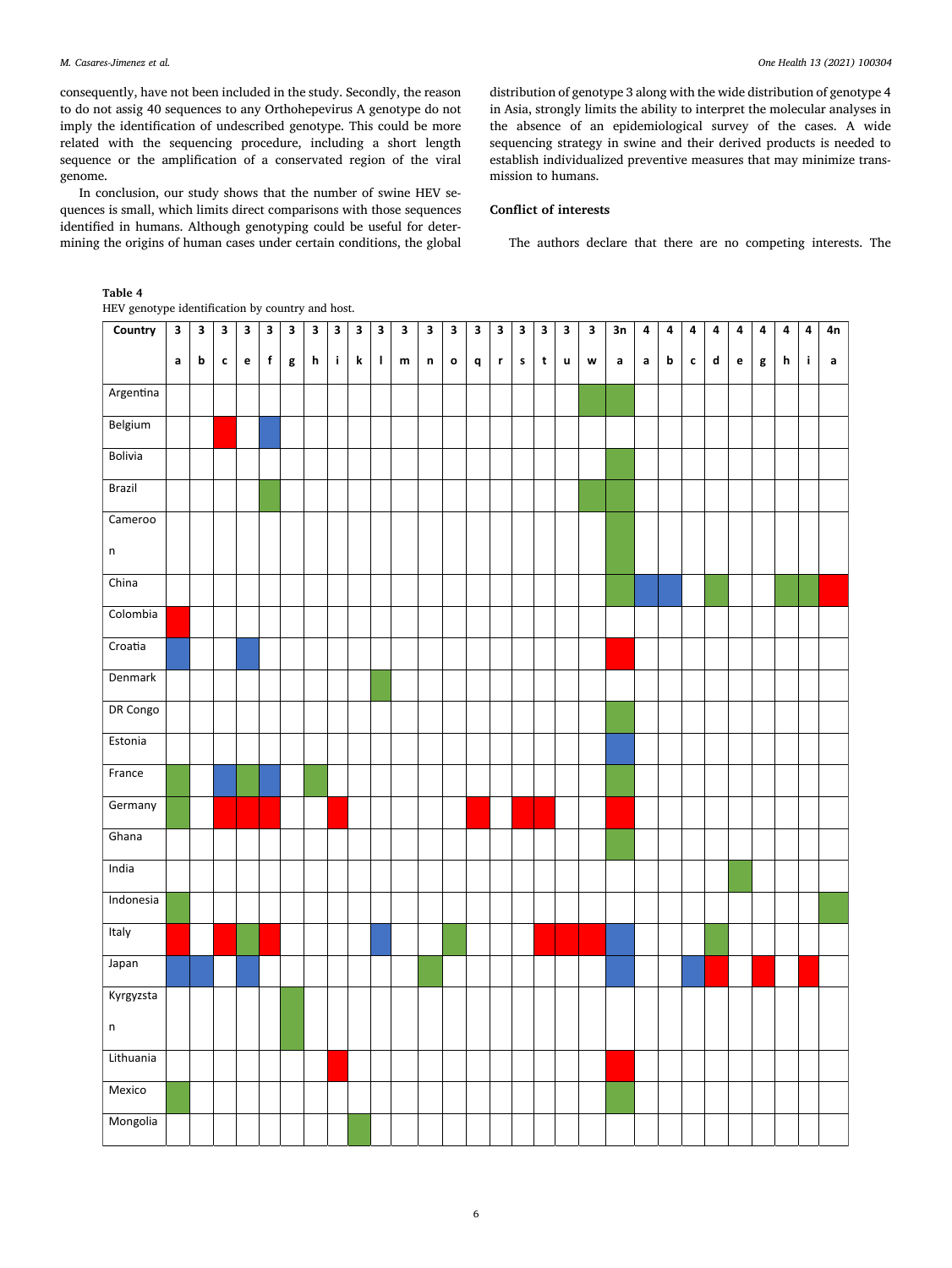| New                           |  |  |  |  |  |  |  |  |  |  |  |  |  |  |  |
|-------------------------------|--|--|--|--|--|--|--|--|--|--|--|--|--|--|--|
| Caledonia                     |  |  |  |  |  |  |  |  |  |  |  |  |  |  |  |
| Nigeria                       |  |  |  |  |  |  |  |  |  |  |  |  |  |  |  |
| Philippine                    |  |  |  |  |  |  |  |  |  |  |  |  |  |  |  |
| $\sf S$                       |  |  |  |  |  |  |  |  |  |  |  |  |  |  |  |
| Portugal                      |  |  |  |  |  |  |  |  |  |  |  |  |  |  |  |
| Romania                       |  |  |  |  |  |  |  |  |  |  |  |  |  |  |  |
| Russia                        |  |  |  |  |  |  |  |  |  |  |  |  |  |  |  |
| Sao Tome                      |  |  |  |  |  |  |  |  |  |  |  |  |  |  |  |
| $\operatorname{\mathsf{and}}$ |  |  |  |  |  |  |  |  |  |  |  |  |  |  |  |
| Principe                      |  |  |  |  |  |  |  |  |  |  |  |  |  |  |  |
| Slovenia                      |  |  |  |  |  |  |  |  |  |  |  |  |  |  |  |
| South                         |  |  |  |  |  |  |  |  |  |  |  |  |  |  |  |
| Africa                        |  |  |  |  |  |  |  |  |  |  |  |  |  |  |  |
| South                         |  |  |  |  |  |  |  |  |  |  |  |  |  |  |  |
| Korea                         |  |  |  |  |  |  |  |  |  |  |  |  |  |  |  |
| Spain                         |  |  |  |  |  |  |  |  |  |  |  |  |  |  |  |
| Sweden                        |  |  |  |  |  |  |  |  |  |  |  |  |  |  |  |
| Taiwan                        |  |  |  |  |  |  |  |  |  |  |  |  |  |  |  |
| Thailand                      |  |  |  |  |  |  |  |  |  |  |  |  |  |  |  |
| United                        |  |  |  |  |  |  |  |  |  |  |  |  |  |  |  |
| Kingdom:                      |  |  |  |  |  |  |  |  |  |  |  |  |  |  |  |
| England                       |  |  |  |  |  |  |  |  |  |  |  |  |  |  |  |
| Unites                        |  |  |  |  |  |  |  |  |  |  |  |  |  |  |  |
| States of                     |  |  |  |  |  |  |  |  |  |  |  |  |  |  |  |
| America                       |  |  |  |  |  |  |  |  |  |  |  |  |  |  |  |
| Vietnam                       |  |  |  |  |  |  |  |  |  |  |  |  |  |  |  |

Legend: Colored in red (genotype found in wild boar), colored in green (genotype found in domestic pig), and colored in blue (genotype found in wild boar and domestic pig).

authors or their institution have at no time received payment or services from a third party for any aspect of the submitted work (data monitoring board, study design, manuscript preparation, statistical analysis, and soon).

## **Data availability statement**

All data generated or analyzed during the study are included in this published article. The datasets used and/or analyzed during the present research project are available as Supplementary Material.

# **Author contributions**

ARJ designed the study. MCJ and PLL search the sequences. JCG, MF and BP verified those sequences that matched the study criteria and available data. MCJ, PLL and ARJ performed the genotyping analysis. All authors interpreted the data. ARJ and ARR obtained funding. MCJ and ARJ created a draft of the paper. All authors revised the draft critically for important intellectual content. All authors contributed to the article and approved the submitted version.